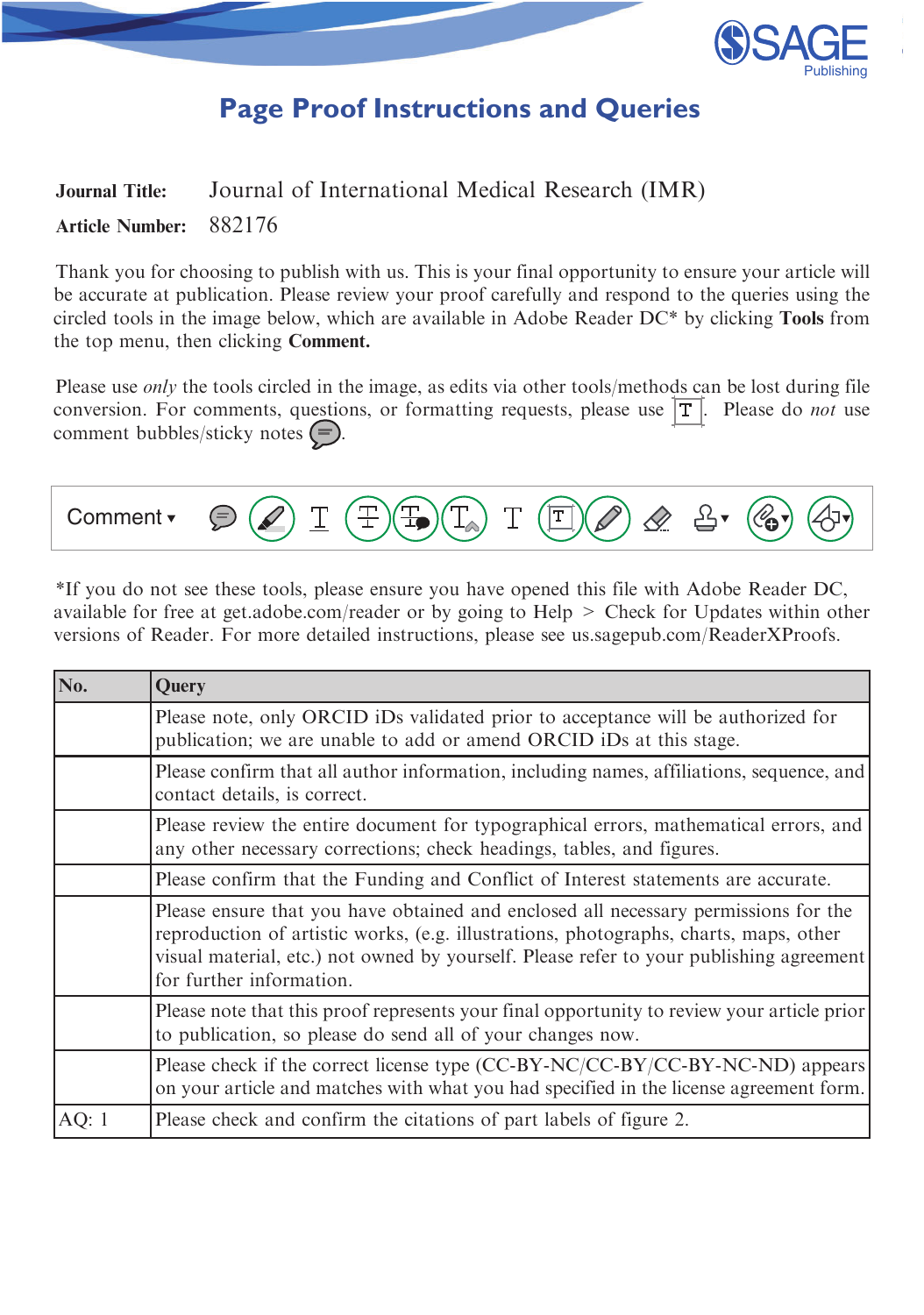Use of Neem oil and Hypericum perforatum for treatment of calcinosisrelated skin ulcers in systemic sclerosis

Journal of International Medical Research  $0(0)$  1–9 C The Author(s) 2019 Article reuse guidelines: [sagepub.com/journals-permissions](http://uk.sagepub.com/en-gb/journals-permissions) [DOI: 10.1177/0300060519882176](http://dx.doi.org/10.1177/0300060519882176) <journals.sagepub.com/home/imr>



Dilia Giuggioli<sup>I</sup>, Federica Lumetti<sup>I</sup>, Amelia Spinella<sup>1</sup>[,](https://orcid.org/0000-0002-0041-3695) Emanuele Cocchiara<sup>l</sup> D, Gianluca Sighinolfi<sup>2</sup>, Giorgia Citriniti<sup>1</sup>, Michele Colaci<sup>3</sup>, Salvarani Carlo<sup>4</sup> and Clodoveo Ferri<sup>1</sup>

#### Abstract

Objective: This study evaluated Neem oil and Hypericum perforatum (Holoil®) for treatment of scleroderma skin ulcers related to calcinosis (SU-calc).

Procedure: We retrospectively analyzed 21 consecutive systemic sclerosis (SSc) patients with a total of 33 SU-calcs treated daily with Holoil $^\circledR$  cream compared with a control group of 20 patients with 26 SU-calcs. Holoil $^\circledR$  was directly applied to skin lesions, while the control group received only standard medication.

Results: Application of Holoil $^{\circledR}$  either resulted in crushing and complete resolution of calcium deposits or facilitated sharp excision of calcinosis during wound care sessions in 27/33 cases (81.8%). Complete healing of SU-calc occurred in 15/33 (45%) of cases within a time period of 40.1  $\pm$  16.3 (mean  $\pm$  SD) days, while 18/33 (55%) of lesions improved in terms of size, erythema, fibrin and calcium deposits. Patients reported a reduction of pain (mean numeric rating scale 7.3  $\pm$  1.9 at baseline versus 2.9  $\pm$  1.4 at follow-up) The control group had longer healing times and a higher percentage of infections.

<sup>4</sup>Head of department, University of Modena and Reggio Emilia, Medical School, Azienda Ospedaliero-Universitaria, Policlinico di Modena, Modena, Italy

#### Corresponding author:

Dilia Giuggioli, Rheumatology Unit, University of Modena and Reggio Emilia, Medical School, Azienda Ospedaliero-Universitaria, Policlinico di Modena, Via del Pozzo, 71 – 41124, Modena, Italy 059/4222584. Email: [dilia.giuggioli@unimore.it](mailto:dilia.giuggioli@unimore.it)

Creative Commons Non Commercial CC BY-NC: This article is distributed under the terms of the Creative  $\circledcirc$   $\circledcirc$ Commons Attribution-NonCommercial 4.0 License (https://creativecommons.org/licenses/by-nc/4.0/) which permits non-commercial use, reproduction and distribution of the work without further permission provided the original work is attributed as specified on the SAGE and Open Access pages (https://us.sagepub.com/en-us/nam/open-access-at-sage).

<sup>&</sup>lt;sup>1</sup> Rheumatology Unit, University of Modena and Reggio Emilia, Medical School, Azienda Ospedaliero-Universitaria, Policlinico di Modena, Modena, Italy

<sup>&</sup>lt;sup>2</sup>Department of Life Sciences, University of Modena and Reggio Emilia, Via G. Campi 103/287, Modena, Italy <sup>3</sup>Rheumatology Unit, University of Catania, Medical School, AOE Cannizzaro, Catania, Italy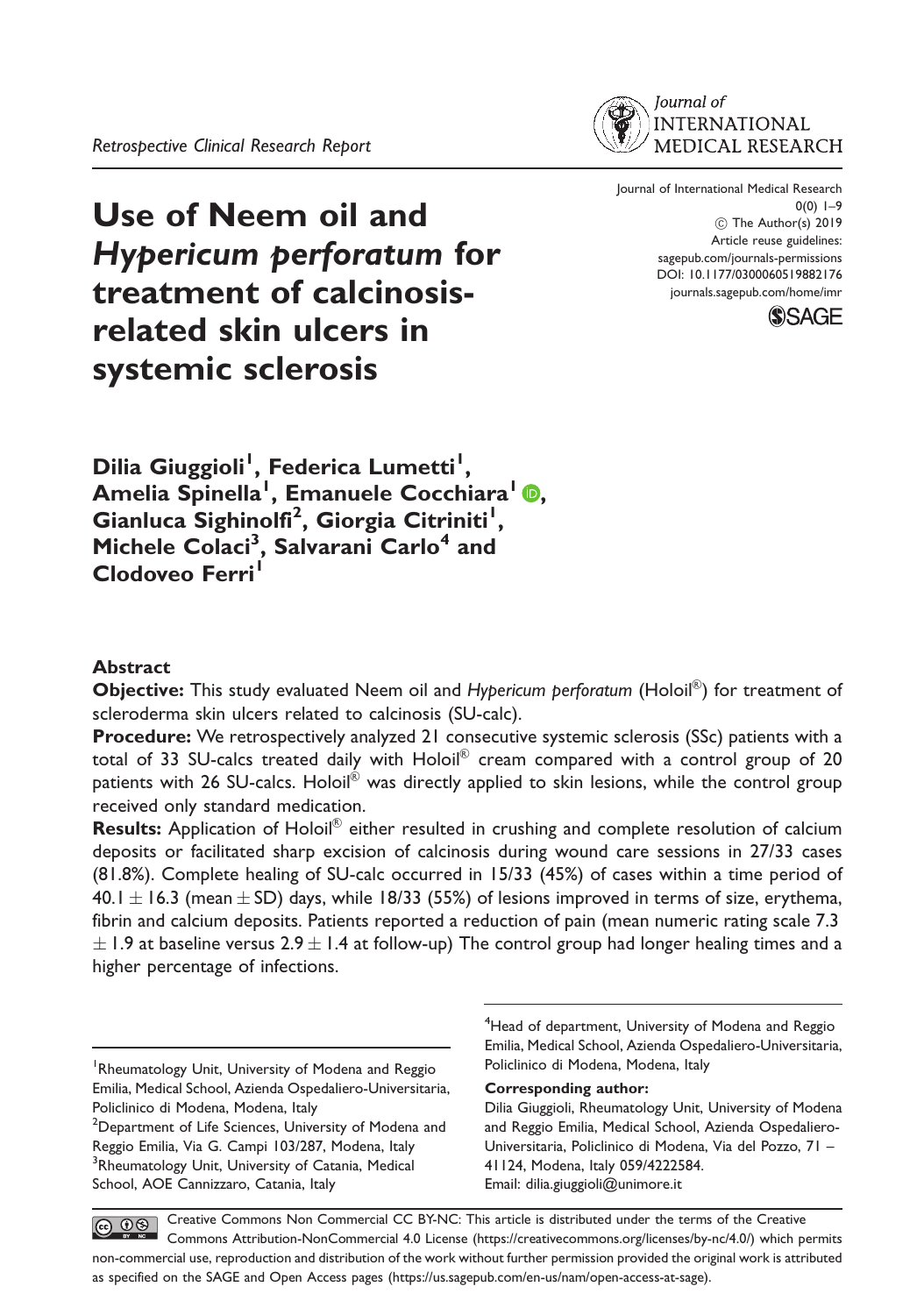Conclusions: The efficacy of local treatment with neem oil and Hypericum perforatum suggest that Holoil ${}^{\tiny{\textcircled{\tiny{R}}}}$  could be a promising tool in the management of SSc SU-calc.

#### Keywords

Systemic sclerosis, scleroderma, calcinosis, skin ulcers, neem oil, Hypericum perforatum

Date received: 20 June 2019; accepted: 23 September 2019

#### Introduction

Skin ulcers are one of the most frequent manifestations of systemic sclerosis (SSc). Skin ulcers frequently cause pain and disability, and may severely affect the quality of life of SSc patients. Standard systemic and local treatments may promote healing of digital ulcers and reduce the incidence of new-onset lesions.<sup>1</sup> Skin ulcers associated with SSc encompass all cutaneous ulcerative lesions, while digital ulcers refers to lesions localized to fingertips, toe tips and/or close to the nails. However, a significant percentage of SSassociated skin ulcers are challenging to treat, mainly due to complicating infections or localization of lesions to cutaneous calcinosis (SU-calc).<sup>2</sup>

Calcinosis consists of deposits of calcium salts in the skin and subcutaneous tissues $^{3,4}$ and affects up to 25% of SSc patients. Calcinosis generally develops several years following initial SSc diagnosis.<sup>5–7</sup> Calcium deposits may have different sizes, shapes and localization; areas subjected to recurrent trauma, such as fingers and extensor articular surfaces are the most frequently involved. The typical symptoms are pain (usually described as stabbing) and functional limitation of involved joints. Calcinosis per se is very difficult to treat and is frequently complicated with skin ulceration, fistulisation and supra-infection, $8-9$  requiring antibiotic administration and/or surgical removal. Currently, no local or systemic treatments are available for  $SU\text{-}calc.<sup>10</sup>$ 

Standard local therapies include debridement, disinfection and dressing ulcers with hydrogel or antiseptic dressings. These procedures are performed according to wound bed preparation principles as summarized in the acronym TIME: necrotic Tissue, Infection/inflammation, Moisture balance and Epithelization. Addressing the most important aspects of ulcer evaluation and management helps to accelerate healing of spontaneous ulcers.<sup>11</sup>

Hypericum perforatum and Azadirachta indica are plants with therapeutic properties. Their extracts have a wide range of medical applications, including the management of skin wounds, eczema, and burns.<sup>12–17</sup> The aim of this study was to evaluate the efficacy of Holoil®, a mixture of Neem oil (an extract from the fruits and seeds of Azadirachta indica) and Hypericum perforatum, for treating SU-calc in SSc patients in addition to standard local treatment.

#### Patients and methods

We consecutively enrolled SSc patients with SU-calc referred to our scleroderma unit over the past year. We evaluated the effects of Holoil® for local treatment of SU-calcs in these patients. Over the same period, a group of SSc patients with comparable SU-calcs was also consecutively evaluated as controls. All patients satisfied the ACR/ EULAR 2013 classification criteria.<sup>18</sup>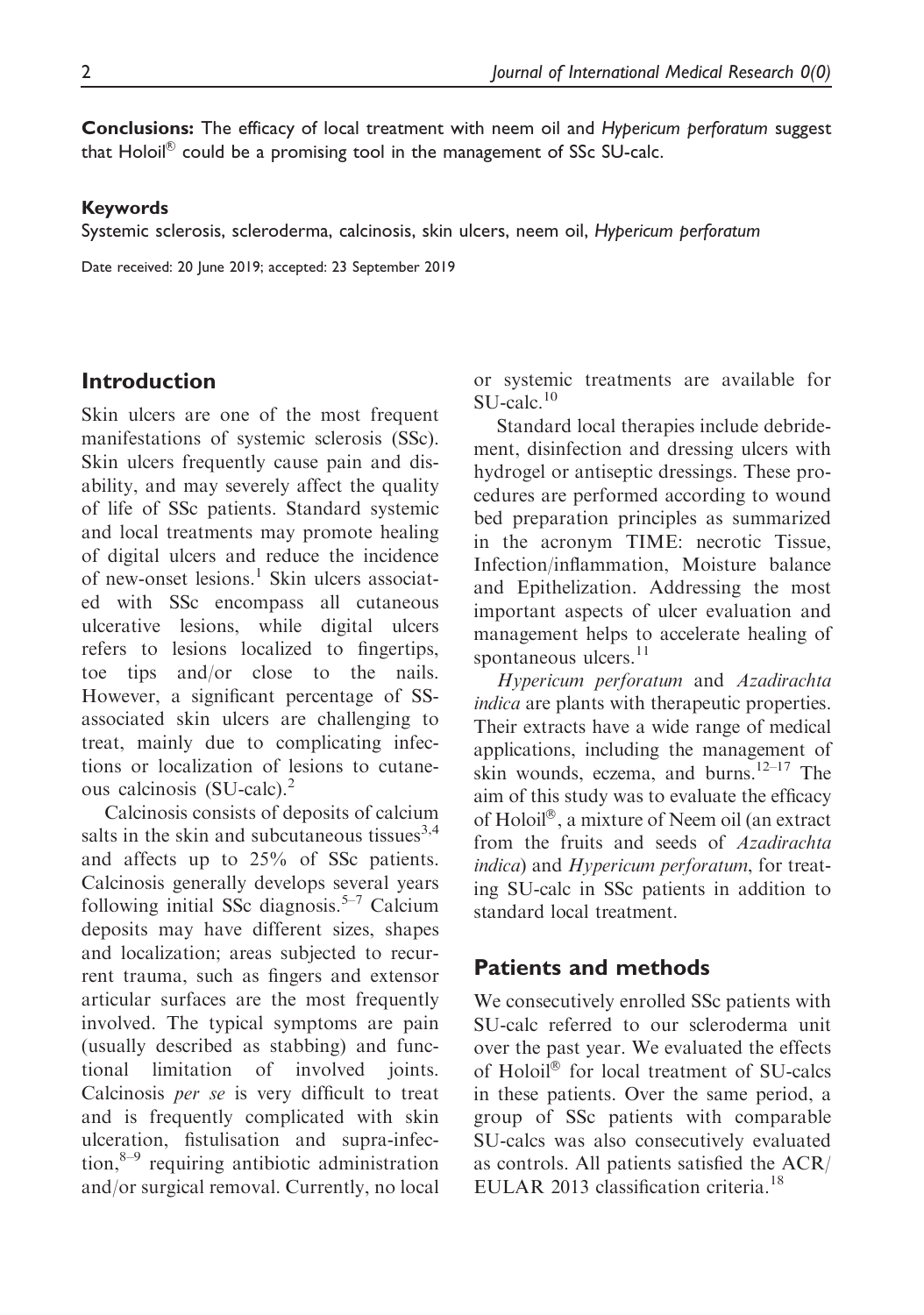Patient clinical data were carefully evaluated on the basis of individual medical records including demographic and clinico-serological findings, SU-calc features (shape, consistency, localization, presence of exudates, smell and/or other signs of infection), and radiological imaging of the calcinotic area. Calcium deposits were also classified according to their shape and consistency on palpation into mousse (soft, chalky-like liquid underneath the skin) (Figure 1a), plate (palpable as large uniform agglomerate) (Figure 1b) and stone (palpable as a single stone or agglomerates of multiple stones of hard consistency) (Figure 1c). All patients were treated with standard systemic therapy for scleroderma vasculopathy at the time of SU-calc presentation using one or more vasoactive drugs. Local treatment of single SU-calcs was carried out according to the wound bed preparation model, mainly based on the extent and depth of debridement of skin lesions  $2,\overline{1}1,19$ 

Debridement sessions were performed in our SSc skin ulcer clinic, and followed a treatment schedule tailored to individual patients on the basis of general clinical condition, severity of each cutaneous lesion, and potential complications such as local infections.<sup>9</sup> After adequate preparation of the wound bed, Holoil® cream was applied directly to the lesion and covered with nonadhesive gauze. The first Holoil® administration was performed in our clinic, then patients were instructed to apply the cream daily at home. All patients were systematically re-evaluated and locally treated every 2 weeks by trained rheumatologists. Patients in the control group were also treated using standard systemic and local therapy without Holoil®.

Each patient was also instructed to record the following data daily: pain level on a 0–10 severity scale (NRS: numeric rating scale), use of analgesics, adverse reactions to wound dressing, clinical features of perilesional skin (maceration, excoriation),



Figure 1a. Based on shape and consistency on palpation, calcinosis was classified as mousse (soft, chalky-like liquid underneath the skin).



Figure 1b. Based on shape and consistency on palpation, calcinosis was classified as plate (palpable as large uniform agglomerate).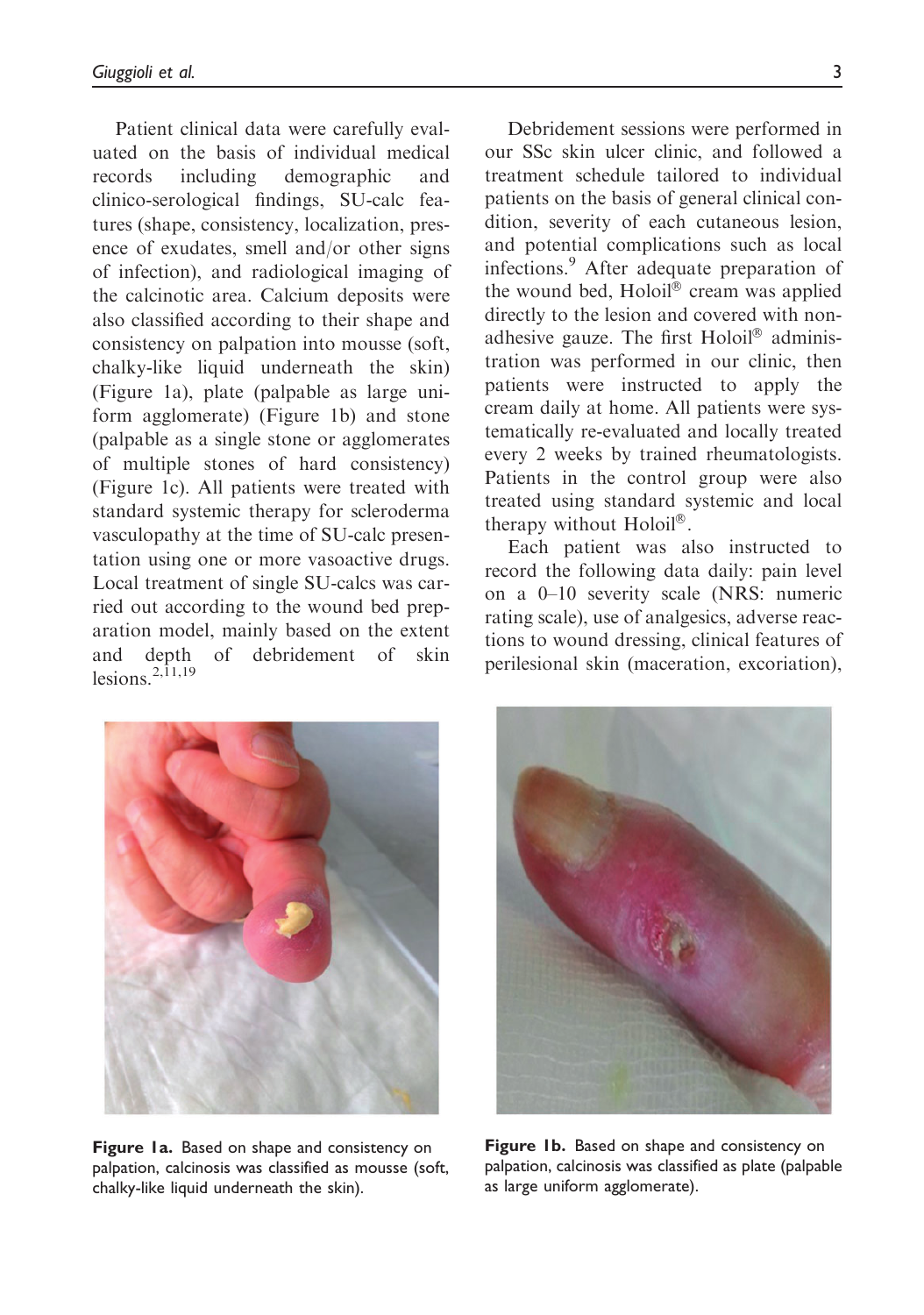Figure 1c. Based on shape and consistency on palpation, calcinosis was classified as stone (palpable as a single stone or agglomerates of multiple stones of hard consistency).

clinical signs of local infection (erythema, smell, swelling, increasing pain), and compliance in administering local medication (scored as 0: no difficulty, 1–2: mildmoderate difficulty, and 3: incapable of administering medication).

The study was approved by the local Ethical Committee (protocol n. 282/15), and written informed consent was obtained from all participants.

#### Statistical analysis

Using Fisher's exact test, we estimated odds ratios (ORs and 95% confidence intervals) to compare the responses of scleroderma SU-calcs in patients treated with Holoil® and control patients. Quantitative variables were reported as of means and standard deviation (SDs). Differences between groups were assessed using unpaired t-tests in GraphPad Prism 5 software.

## Results

We consecutively enrolled 21 SSc patients with SU-calc and evaluated the effects of Holoil<sup>®</sup> for local treatment of 33 SU-calcs

in these patients (21 F patients, mean  $\pm$  SD age  $61.1 \pm 15.0$  years, mean  $\pm$  SD disease duration  $15.2 \pm 9.4$  years). Over the same period, 20 SSc patients with 26 comparable SU-calcs was also consecutively evaluated as controls (20 F controls, mean  $\pm$  SD age  $57.3 \pm 13.2$  years, mean  $\pm$  SD disease duration  $14.3 \pm 8.6$  years). In total,  $19/2$  patients in the Holoil® group showed limited/diffuse cutaneous SSc, while 17/3 patients in the control group showed limited/diffuse cutaneous SSc (Table 1). Sixteen patients were receiving long-term treatment with calciumchannel-blockers, 21 were receiving intravenous prostanoids, and 12 were receiving anti-endothelin-1 therapy.

The characteristics of SU-calcs and their responses to  $Holoil^{\circledB}$ , as well as the results observed in the control group, are shown in Table 1. The majority of the SU-calcs were localized to the fingertips  $(26, 78.8\%)$ , elbows  $(3, 9.1\%)$ , knees  $(2, 6.1\%)$  and more rarely on the wrists and forearms (3%). Calcium deposits were palpable at physical examination as stone/plate in 32/ 33 (97.0%) or as mousse in 1/33 (3.0%) of all cases confirmed by X-ray examination. Comparable SU-calc clinical features were observed in the control group.

The presence of SU-calc was associated with pronounced signs of local inflammatory reactions such as edema involving the surrounding skin (80%). At baseline 6/33 (18.2%) SU-calc showed clear signs of infection; the bacteria involved were *Staphylococcus* aureus (3 cases), Stenotrophomonas maltophilia (1), Staphylococcus hominis (1), and Escherichia coli (1). Systemic antibiotic therapy was required for 4/6 SU-calcs, whilst Holoil®'s application was able to control infection in 2/6 infected lesions. Additional or relapsing infections were not observed during the follow-up period.

In all patients, application of Holoil<sup>®</sup> after sharp debridement either caused progressive crushing and resolution of calcium



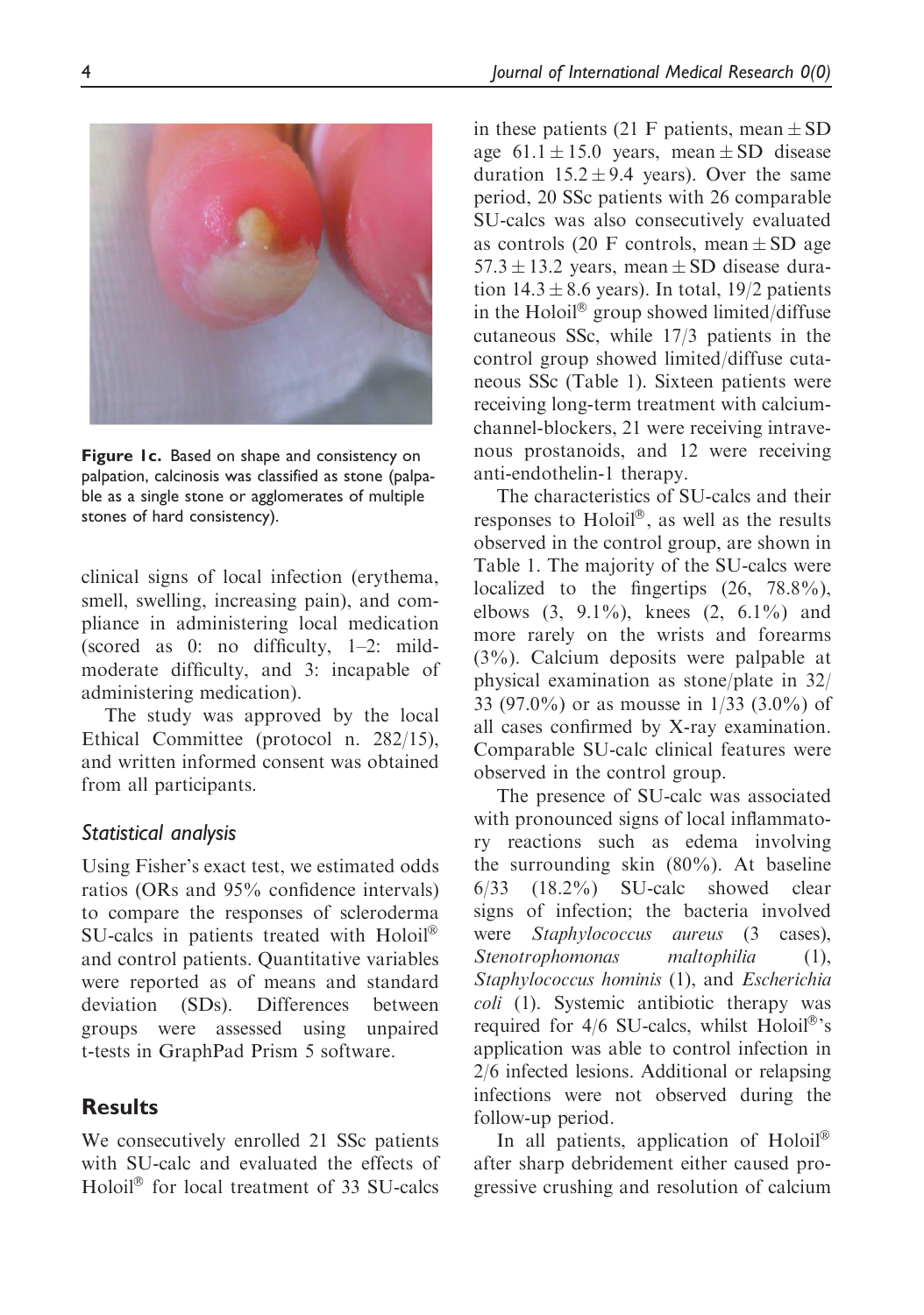|                                                        | Holoil® group   | Control group |              |
|--------------------------------------------------------|-----------------|---------------|--------------|
|                                                        | n(%)            | n(%)          | Þ            |
| <b>Patients</b>                                        | 21              | 20            |              |
| Calcinosis SU                                          | 33              | 26            |              |
| Localization                                           |                 |               |              |
| Fingertips                                             | 26 (78.8)       | 19(73.1)      |              |
| Elbows                                                 | 3(9.1)          | 2(7.7)        |              |
| Knees                                                  | 2(6.1)          | 3(11.6)       |              |
| <b>Forearms</b>                                        | (3.0)           | (3.8)         |              |
| <b>Wrists</b>                                          | (3.0)           | 1(3.8)        |              |
| Shape and consistency at baseline                      |                 |               |              |
| Stone/Plate                                            | 32 (97.0)       | 24 (92.3)     |              |
| Mousse                                                 | 1(3.0)          | 2(7.7)        |              |
| Infections                                             |                 |               |              |
| S. aureus, S. maltophilia, S. hominis, E. coli         | 6(18.2)         | 14(53.8)      | $0.0058*$    |
| Antibiotic request                                     | 4(12.1)         | 11(42.3)      | $0.0146*$    |
| Treatment                                              |                 |               |              |
| Debridement                                            | 33 (100)        | 26 (100)      |              |
| $+$ Holoil® alone                                      | 26 (78.8)       |               | $<$ 0.000 l* |
| + Pressure on SU-cal as mousse                         | 6(18.2)         |               | $0.0297*$    |
| $+$ Surgical removal                                   | (3.0)           | 6(23.1)       | $0.0367*$    |
| Skin ulcer change                                      |                 |               |              |
| Healing                                                | 15(45.4)        | 4(15.4)       | $0.0237*$    |
| Improvement                                            | 18(54.6)        | 22(84.6)      | ns           |
| Time Healing (days)                                    | 40.1 $\pm$ 16.3 | $96.3 + 10.7$ | $0.0001*$    |
| NRS (0-10; mean $\pm$ SD)                              |                 |               |              |
| <b>Baseline</b>                                        | $7.3 + 1.9$     | $7.5 \pm 2.1$ | 0.7506       |
| End of follow-up                                       | $2.9 \pm 1.4$   | $4.5 \pm 2.4$ | $0.0124*$    |
| Holoil <sup>®</sup> adherence                          | 33 (100)        |               |              |
| Holoil <sup>®</sup> side effects (persistent erythema) | 1(3.0)          |               |              |

**Table 1.** Characteristics of calcinosis-associated SSc skin ulcers and response to Holoil® compared with a control group.

 $*_{p}$  value  $< 0.05$ .

deposits or eased their sharp excision during wound care session (27/33 cases, 81.8%). Apart from the single lesion presenting as mousse calcinosis, stone calcinosis evolved to mousse deposits during Holoil<sup>®</sup> applications in another five cases, allowing their removal by applying simple pressure on the SU-calc area (total 6/33; 18%) (Figure 1a). Surgical removal was necessary in only  $1/33$  cases  $(3.0\%)$ . Overall, the diameters of SU-calcs during treatment decreased in 27/33 cases (81.8%) with formation of granulation

tissue and regularization of margins, with complete healing recorded in 15/33 cases (45.4%) after a time interval of  $40.1 \pm 16.3$ (mean  $\pm$  SD) days. A significant improvement (reduction of lesion size, erythema, fibrin and calcium deposits) was observed for the remaining lesions, and no lesions relapsed during the entire follow-up period.

Figure 2 shows the activity of Holoil<sup>®</sup> on lesions over time. After an initial debridement, application of Holoil allowed the formation of mousse deposits and eased removal of the calcifications.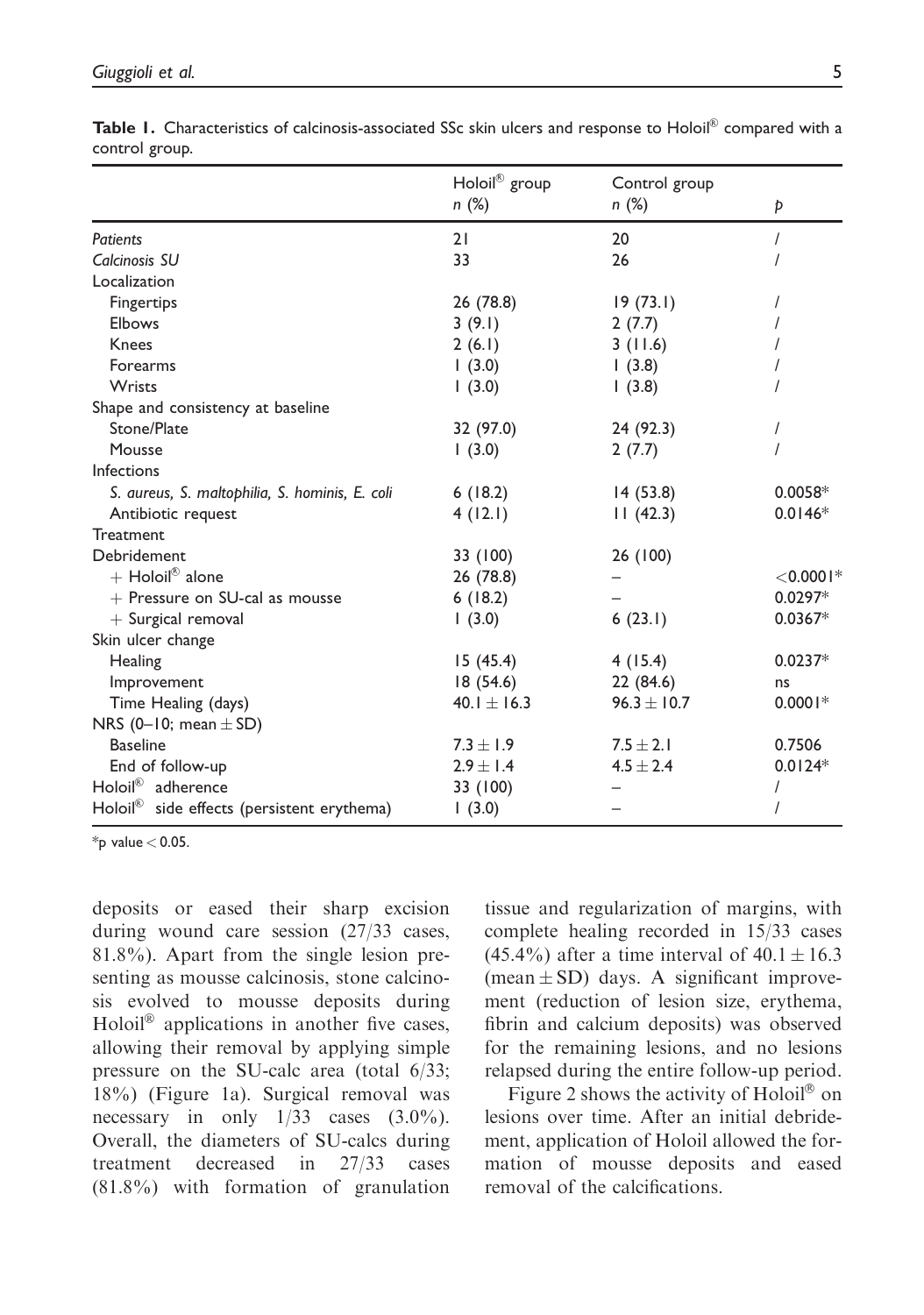<span id="page-6-0"></span>

Figure 2. Hand calcinosis (SU-calc) evolution following Holoil® use. In the sequence (a–d) the easy removal of calcium deposits can be observed, thanks to liquefaction induced by the medication (Figure 2) [\[AQ1\]](#page-0-0).

Patients in the control group reported less satisfactory outcomes, with longer healing times  $(96.3 \pm 10.7 \text{ days}, \text{mean} \pm \text{SD})$ ;  $p < 0.0001$ ) and frequent infectious complications requiring systemic antibiotic treatment (42.3% vs. 12.1% of treated subjects,  $p = 0.0146$ . These results suggested that patients treated with Holoil had a higher degree of protection against infections than control patients (Table 1). Prior to receiving SU-calc medication, local application of EMLA (prilocaine/lidocaine mixture) permitted good patient compliance during the entire session of debridement and dressing.<sup>20</sup> Only one patient with particularly severe SU-calc complicated by infection received intravenous morphine to remove calcinosis.

All patients experienced a significant reduction in SU-calc-related pain (change in NRS in treated patients from baseline to the end of follow-up:  $7.3 \pm 1.9$  to  $2.9 \pm$ 1.4 vs. control subjects:  $7.5 \pm 2.1$  to  $4.5 \pm$ 2.4;  $p = 0.0124$ ).

The analgesic demand for pain control gradually reduced over time. Opioids were required in all patients at baseline, whilst paracetamol was sufficient for pain control at the end of follow-up only in patients treated with Holoil®.

Complete adherence to treatment with Holoil® was observed for all SSc patients. Moreover, self-medications were also considered "easy to use" (score 0) in all cases.

Treatment with Holoil® was generally well tolerated, with only 2/21 patients reporting a mild burning sensation during the first Holoil® treatment that subsequently disappeared. In only one case, persistent erythema with burning and excoriation of the perilesional skin occurred, requiring Holoil® suspension.

### **Discussion**

Cutaneous calcinosis may severely affect the quality of life of SSc patients because of the frequent complications of nonhealing SU-calcs. Although frequently detectable during the course of the disease, very few data are available to inform the correct clinical assessment and management of these specific manifestations.<sup>3</sup>

Over the last two decades we evaluated the usefulness of numerous systemic and local treatment combinations adapted to different clinico-pathogenetic variants of scleroderma skin ulcers. These are regularly tailored to individual patients. The present study describes our experience with local Holoil® treatment in addition to standard of care for SU-calc. Application of Holoil® after lesion debridement<sup>3</sup> resulted in progressive crushing of calcium deposits and allowed sharp excision of calcinosis for the large majority of SU-calcs. Interestingly, in five cases the stone calcinosis evolved to mousse deposits, making their removal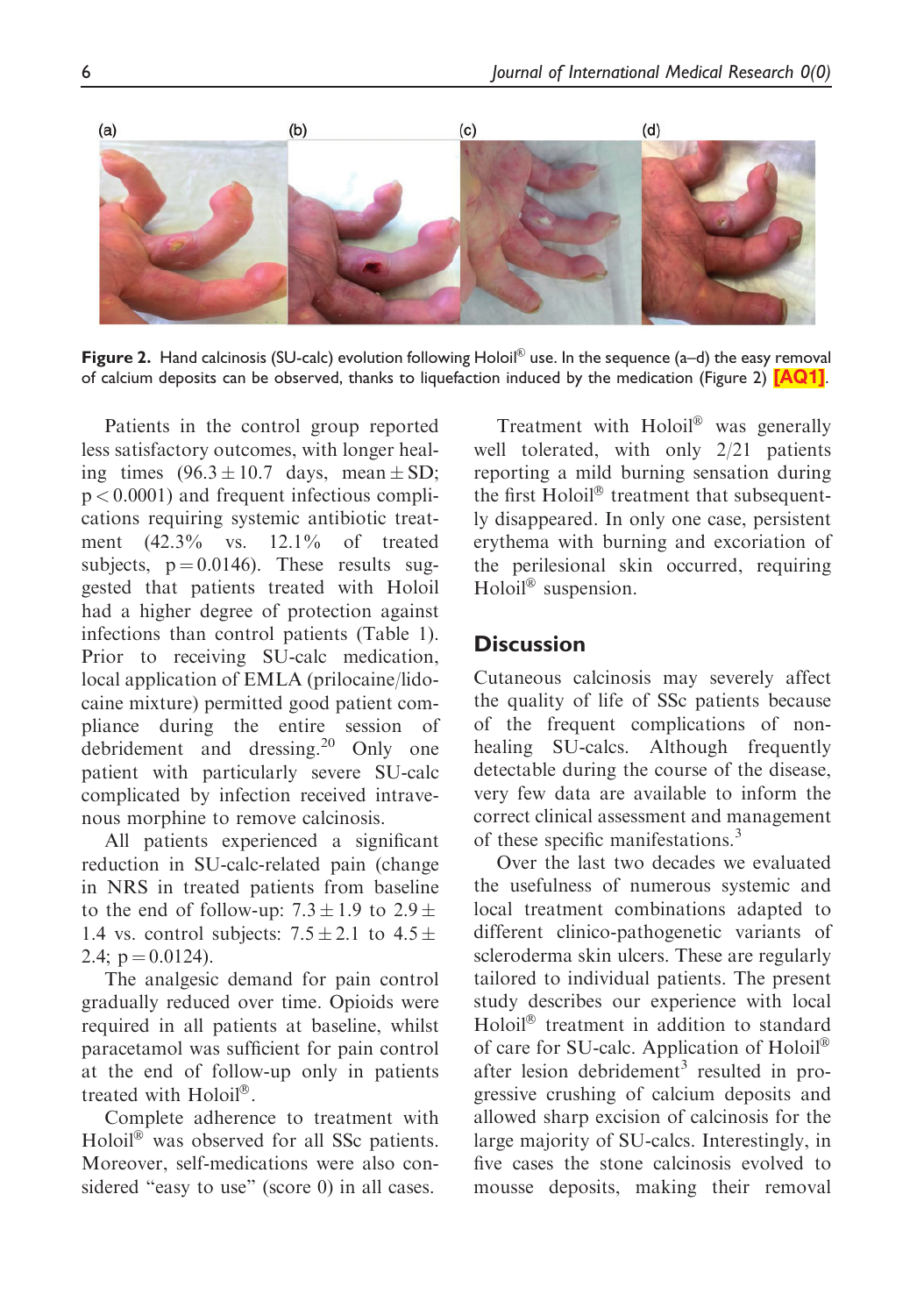easier by applying pressure on the wound area. At the end of follow-up, complete healing of the SU-calc was observed in about half of cases. Moreover, a progressive reduction of pain and analgesic demand, as well as good compliance and tolerance to the combined treatment regimen, were recorded for all patients. Compared with the Holoil® treated group, control patients treated with standard therapies showed less satisfactory outcomes, with significantly longer healing times  $(p < 0.0001)$  and a higher percentage of infectious complications.

According to previous clinical observations, SU-calcs are more frequently localized on fingertips, elbows, and/or knees, and are potentially associated with hypoxia and recurrent trauma. $2,3$  Pharmacological treatment to reduce calcinosis and diminish the risk of harmful SU-calcs is particularly challenging, and no efficacious therapies have been identified to date.<sup>22–24</sup> Both mechanical<sup>25</sup> and surgical local approaches are generally needed in cases resistant to conventional treatments, and a significant proportion of patients with large, localized, and symptomatic lesions require surgical excision. Saddic et al. $26$  reported an excellent clinical outcome, including decreased pain and short healing time, in one patient with scleroderma SU-calc who underwent curettage of a calcinosis on the tip of his left middle finger. However, a potential risk of surgical excision is delayed wound healing, which may lead to skin necrosis, infection, and decreased range of joint motion.

Our data confirmed the efficacy of local treatment of SU-calcs in different cutaneous disease settings when combined with Hypericum and Neem oil cream and a wound bed preparation framework.<sup>11,19</sup> Hypericum perforatum is a plant typically known for its antidepressant properties $^{12}$ which can be used in treatment of mild inflammatory dermatological diseases and

even to treat skin wounds in association with traditional approaches.<sup>27</sup> Hyperforin is the most important active substance promoting wound healing, probably thanks to its action on fibroblasts, keratinocyte proliferation and differentiation. In addition, hyperforin has antimicrobial activity, particularly against Gram-positive bacteria.28,29 Azadirachta indica, commonly known as Neem, has been proposed as a potential treatment for many infectious and metabolic disease. $30$  Neem oil could have anti-inflammatory properties by modulating macrophage migration and activi $ty^{31}$ . Thanks to the presence of limonoids, Neem could represent a safe tool for local treatment of acute skin toxicity in patients undergoing radiotherapy or chemoradiotherapy for head and neck malignancies.<sup>32</sup>

In addition, Holoil® shows cicatrizing and bacteriostatic effects that contribute to wound repair.<sup>12,13</sup>

The two active components of  $Holoi^{\circledR}$ potentiate one another to achieve infection control, inhibition of inflammation, and induction of epithelization. Only a few reports have focused on the efficacy of Holoil® in wound healing, especially diabetic ulcers and surgical wounds, even those complicated by bone exposition.<sup>16,17</sup> To our knowledge, no studies have examined the efficacy of Holoil® in treating SScrelated ulcers.

In our experience, Holoil® cream was particularly useful for treatment of SUcalcs, which are difficult to heal because of constant local inflammation sustained by calcium deposits and frequently complicated by infections. In the control group, Staphylococcus aureus, Stenotrophomonas maltophilia, Staphylococcus hominis, and Escherichia coli were detected in a significant proportion of lesions requiring antibiotic therapy. Besides their potential role in control of infections, $29$  Neem and Hypericum mixtures may also contribute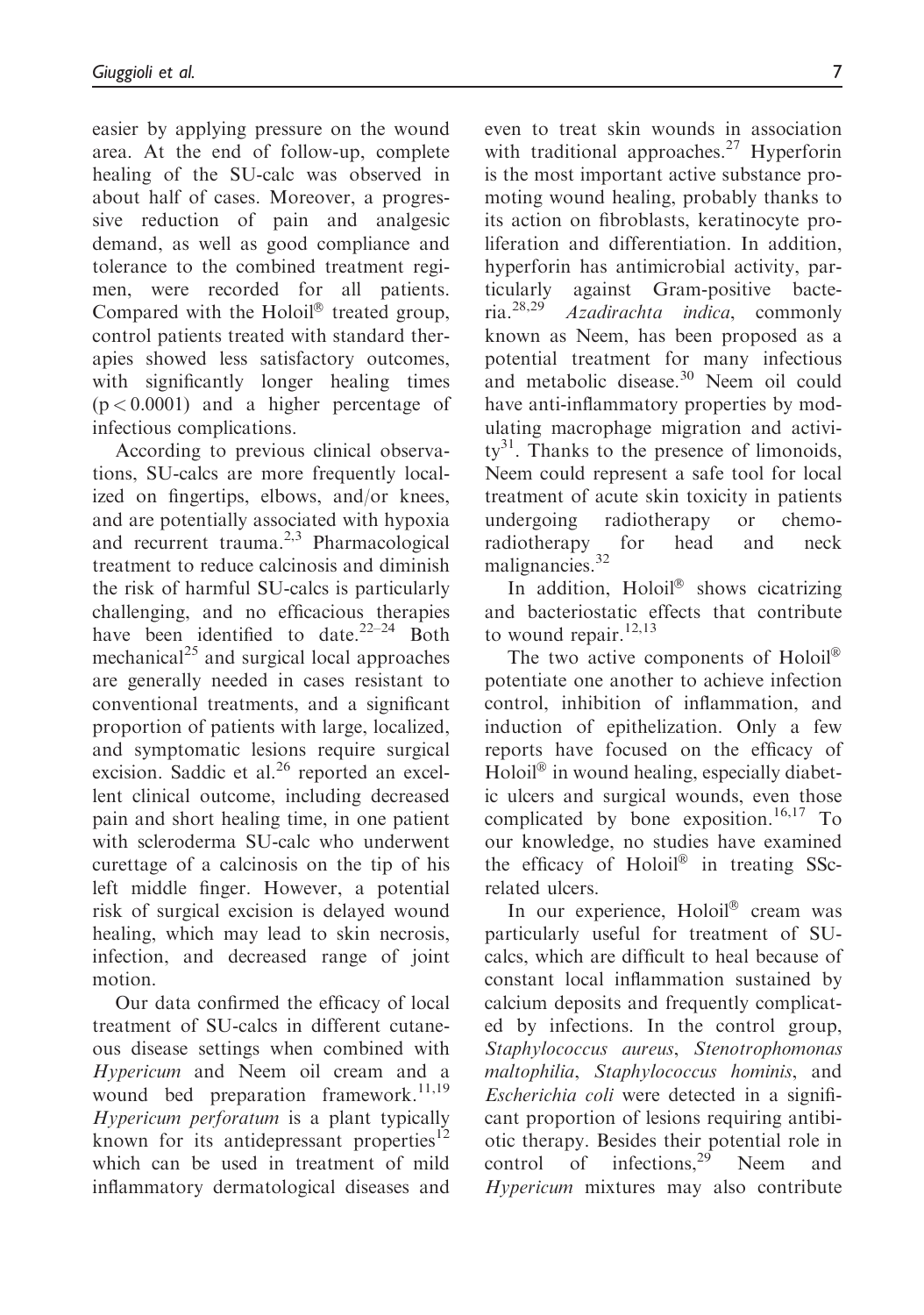to calcium deposit crushing, thus facilitating the removal of stones during curettage. Wound bed conditions, once deprived of the inflammatory stimulus exerted by calcinosis, rapidly improved with growing of granulation tissue, reduced fibrin, and reepithelization of the edges. Overall, a beneficial effect of Holoil<sup>®</sup> was invariably observed to some degree in our patients, contrary to the control group. These preliminary positive effects, along with the patients' good compliance and the low costs of treatment, suggest that  $Holoi^{\otimes}$ could represent an additional, promising tool in the management of difficult-to-heal SU-calcs in scleroderma patients.

#### Declaration of conflicting interest

The authors declare that there is no conflict of interest.

#### Funding

This research received no specific grant from any funding agency in the public, commercial, or not-for-profit sectors.

#### ORCID iD

Emanuele Cocchiara **b** [https://orcid.org/0000-](https://orcid.org/0000-0002-0041-3695) [0002-0041-3695](https://orcid.org/0000-0002-0041-3695)

#### **References**

- 1. Kowal-Bielecka O, Landewé R, Avouac J, et al. EULAR recommendations for the treatment of systemic sclerosis: a report from the EULAR Scleroderma Trials and Research group (EUSTAR). Ann Rheum Dis 2009; 68: 620–628.
- 2. Giuggioli D, Manfredi A, Lumetti F, et al. Scleroderma skin ulcers definition, classification and treatment strategies our experience and review of the literature. Autoimmun Rev 2018; 17: 155–164.
- 3. Schultz GS, Sibbald RG, Falanga V, et al. Wound bed preparation: a systematic approach to wound management. Wound Repair Regen 2003; 11: S1–S28.
- 4. Gutierrez A Jr and Wetter DA. Calcinosis cutis in autoimmune connective tissue diseases: calcinosis cutis and connective tissue disease. Dermatol Ther 2012; 25: 195–206.
- 5. Ferri C, Valentini G, Cozzi F, et al. Systemic sclerosis: demographic, clinical, and serologic features and survival in 1,012 Italian patients. Medicine (Baltimore) 2002; 81: 139–153.
- 6. Ferri C, Sebastiani M, Lo Monaco A, et al. Systemic sclerosis evolution of disease pathomorphosis and survival. Our experience on Italian patients' population and review of the literature. Autoimmun Rev 2014; 13: 1026–1034.
- 7. Valenzuela A, Baron M, Herrick AL, et al. Calcinosis is associated with digital ulcers and osteoporosis in patients with systemic sclerosis: a Scleroderma Clinical Trials Consortium study. Semin Arthritis Rheum 2016; 46: 344–349.
- 8. Amanzi L, Braschi F, Fiori G, et al. Digital ulcers in scleroderma: staging, characteristics and sub-setting through observation of 1614 digital lesions. Rheumatology (Oxford) 2010; 49: 1374–1382.
- 9. Giuggioli D, Manfredi A, Colaci M, et al. Scleroderma digital ulcers complicated by infection with fecal pathogens. Arthritis Care Res (Hoboken) 2011; 64: 295–297.
- 10. Matucci-Cerinic M, Krieg T, Guillevin L, et al. Elucidating the burden of recurrent and chronic digital ulcers in systemic sclerosis: long-term results from the DUO Registry. Ann Rheum Dis 2016; 75: 1770–1776.
- 11. Leaper DJ, Schultz G, Carville K, et al. Extending the TIME concept: what have we learned in the past 10 years? (\*). Int Wound J 2012; 9: 1–19.
- 12. Greeson JM, Sanford B and Monti DA. St. John's wort (Hypericum perforatum): a review of the current pharmacological, toxicological, and clinical literature. Psychopharmacology (Berl) 2001; 153: 402–414.
- 13. Alzohairy MA. Therapeutics role of Azadirachta indica (Neem) and their active constituents in diseases prevention and treatment. Evid Based Complement Alternat Med 2016; 2016: 7382506.